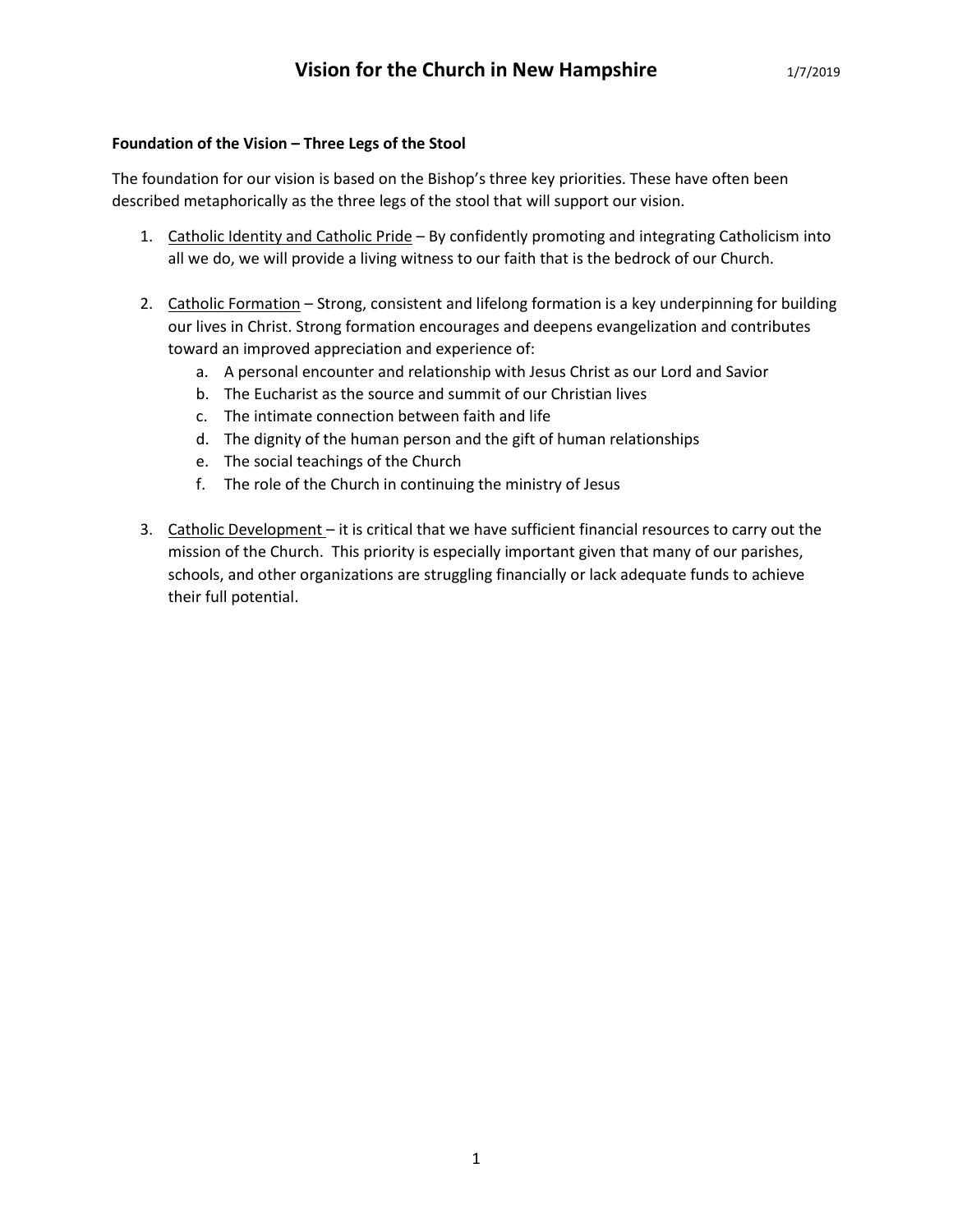#### **Vision**

Our vision is a declaration of our aspirations and our guide for the future of the Catholic Church in New Hampshire. It is built on the Bishop's three key priorities discussed above and is composed of our mission, guiding principles, and picture of the future. Additionally, we have established five strategic priorities to address key issues and support the implementation of the vision.

## **Mission**

# *To bring a New Hope and the Good News of Jesus Christ through our Catholic faith to all in New Hampshire*

Our mission is the purpose, the goal, and the essential reason for our existence and serves to focus our efforts. All our actions should contribute toward this mission.

At its very core, our mission is one of evangelization: to bring the Good News of Jesus into every human situation.

The "*New Hope"* reflects our desire to help everyone, regardless of their status or situation, to realize that Jesus Christ is the only true way to peace and that His love for them is without limit – no matter their circumstances. This *"Hope"* is Christ, and heaven is our ultimate goal for all! The term "*New*" reflects the Bishop's desire to rededicate ourselves and renew our energies on this essential work.

With this "*Hope,"* we will be able to understand and digest "*the Good News of Jesus Christ"* and all that this encompasses. We know that "the Paschal mystery of Christ's cross and Resurrection stands at the center of the Good News…" (CCC 571).

*"Through our Catholic Faith"* demonstrates that our mission will always be directed by the one true Church as founded by Jesus Christ – by Holy Scripture, Tradition and the Magisterium.

Lastly, our audience is "*all in New Hampshire."* We are called to evangelize and make disciples of all people. Accordingly, our emphasis is to invite and encourage every person within our state to be transformed by the saving power of Jesus Christ, irrespective of their socio-economic situation, wealth, cultural background, religion or status – everyone! We accomplish this through formation, sharing our faith, invitation, service, and promoting Gospel values.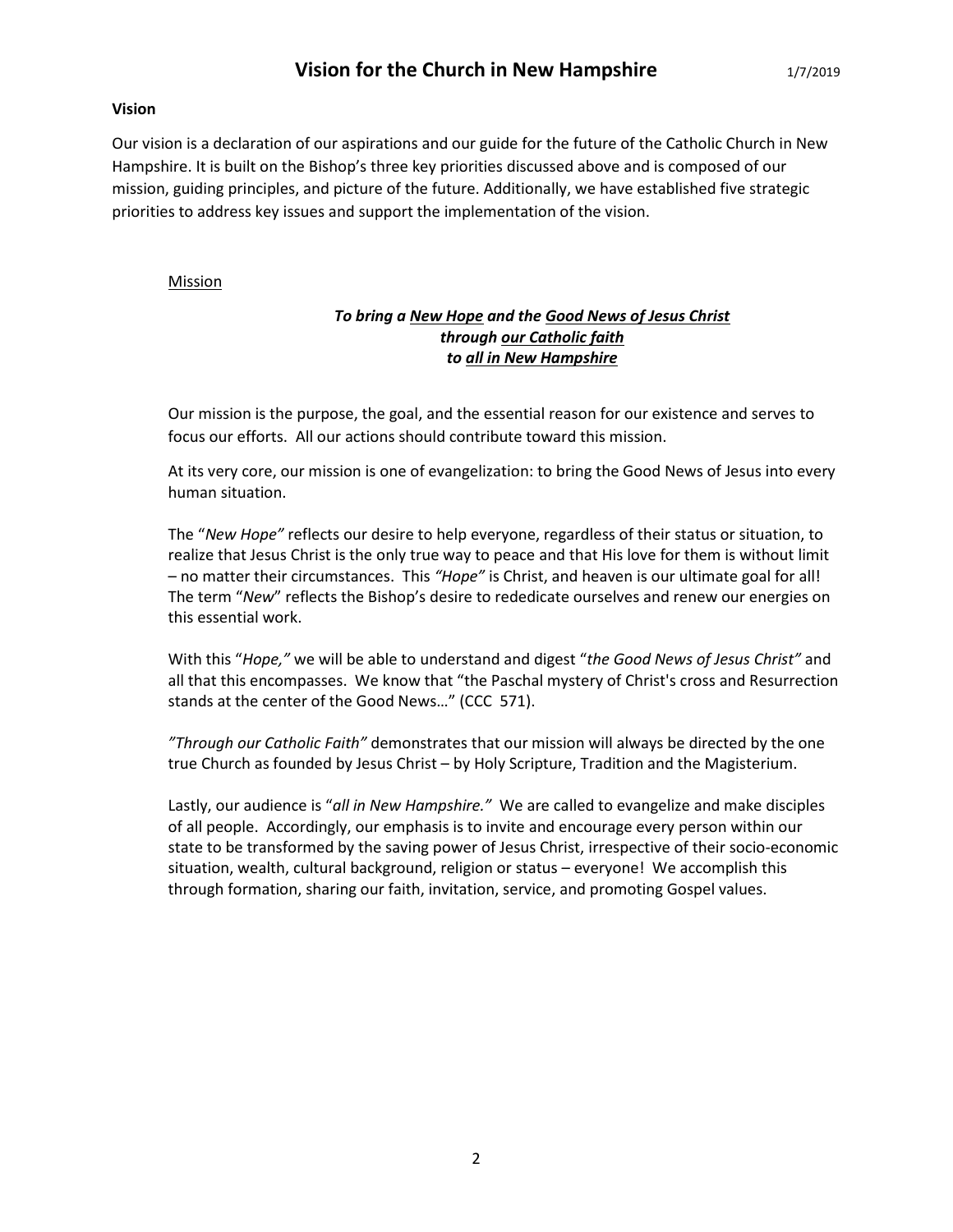## Guiding Principles

Our four guiding principles represent the standards and values that dictate how we will operate throughout the Catholic Church in New Hampshire. These principles apply to all individuals and organizations, including the Chancery, parishes, schools, and other Catholic organizations. They are the unwavering and unchanging norms meant to guide our behaviors, actions, and decisions.

*1. We will be guided by the Gospel values and the teachings of the Catholic Church*

To be successful, we must be authentically Catholic. Accordingly, it stands to reason that everything we do will be based on Jesus Christ and the teachings of the Church without deviation.

2. *We will instill a strong sense of Catholic identity and Catholic pride in all our work*

We know that our most successful parishes, schools, and other organizations have a strong Catholic identity woven into the fabric of how they function. They provide an excellent example for us all.

*3. We will deliver our mission with a spirit of love, compassion, respect, joy, and collaboration*

The love of Christ is at the heart of this guiding principle as we are called to love each other as He has loved us. With His life as our example, we can truly have the love and respect for one another that will allow us to deliver our mission together, as a team, with collaboration and joy.

*4. We will operate with uncompromising integrity and the highest moral, ethical, and professional standards*

As followers of Jesus Christ, this is expected from everyone. Furthermore, living these principles on a daily basis will go a long way toward building the trust, confidence, and support of the people of New Hampshire – both Catholics and non-Catholics alike.

#### Picture of the Future

#### *A thriving, vibrant Catholic Community in New Hampshire*

As we put our mission and guiding principles into action, we are dedicated to creating an exciting future for our Diocese.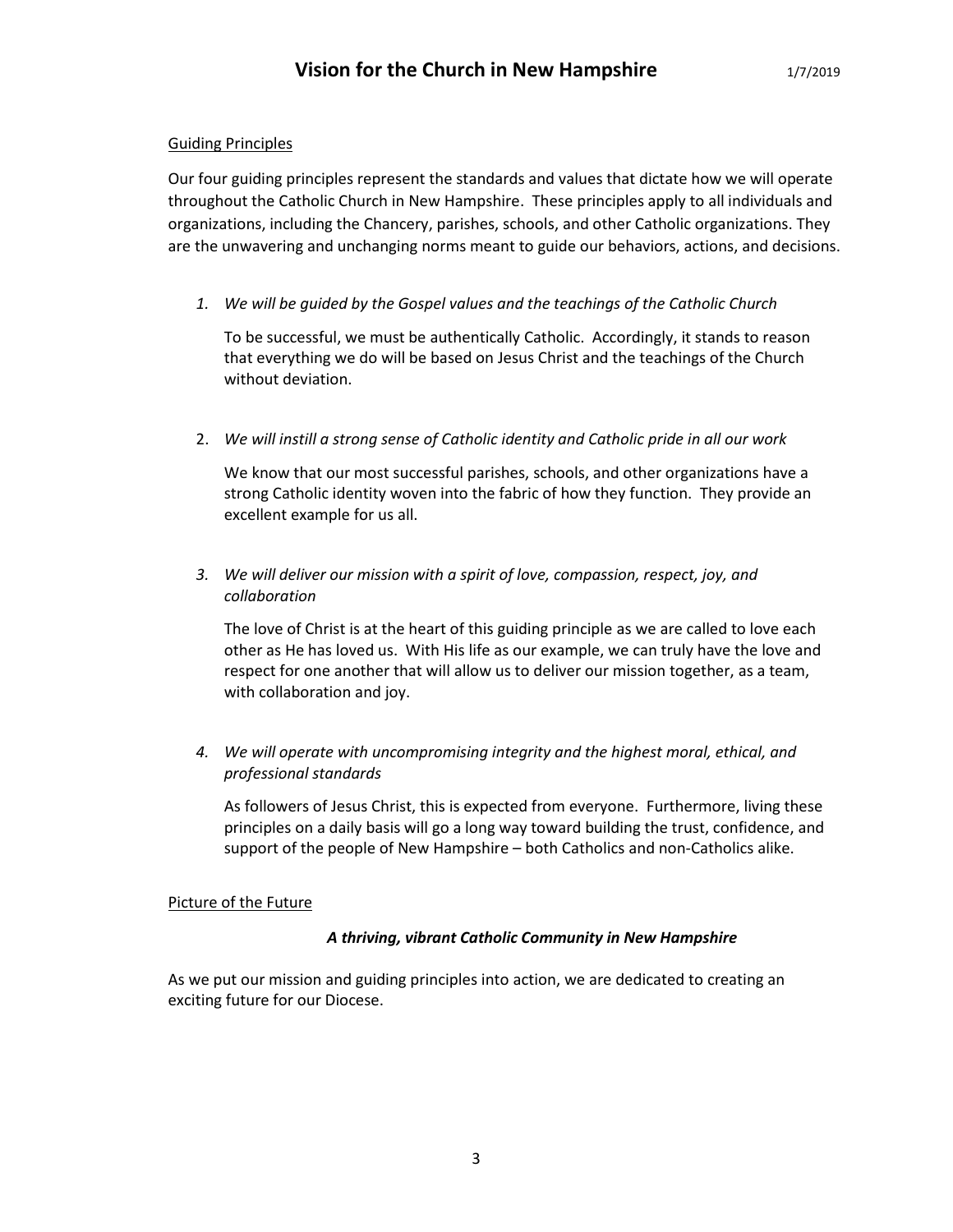#### **Strategic Priorities and Action Teams**

We have established five strategic priorities designed to help deliver the mission over the coming years as we build toward our picture of the future. For each priority, an action team has been formed to develop recommendations and spearhead the implementation of initiatives to achieve our objectives.

## 1. Develop strong and consistent Catholic formation in our parishes, schools, and home schools

As discussed above, one of the Bishop's key priorities is strong, consistent and lifelong formation. Strong formation is a necessary foundation to achieve our mission and gives us the background, knowledge and grace to bring the *New Hope and the Good News of Jesus Christ through our Catholic Faith to all in New Hampshire*.

The Faith Formation Action Team is charged with delivering this goal and is led by Mary Ellen Mahon, Cabinet Secretary for Faith Formation. The cross-functional team consists of pastors, lay religious leaders, representatives from Schools and home schools, and Diocesan staff. Included in the scope of the team's responsibilities are to evaluate opportunities to share resources among our schools and parishes, engage home school families, and support Hispanic and other multicultural communities.

The role of this team was recently bolstered on May 8, 2017 by Bishop Libasci's announcement of the "*Restore•Renew•Proclaim the Hope that is Christ"* initiative to strengthen lifelong faith formation and to renew sacramental preparation.

# 2. Provide our parishes and schools with a stable financial foundation

Consistent with our Bishop's key priorities, it is critical that we have sufficient financial resources to carry out the mission of the Church in New Hampshire.

To deliver this goal, the Finance Process Improvement Team has been formed, led by Mac Bryant, our Finance Officer and Cabinet Secretary for Temporalities. Members include pastors, school representatives, cemetery personnel, community financial leaders, and Diocesan staff.

The team will be evaluating current parish, school, and cemetery business models, identifying best practices, and determining capital and other funding needs. Development will be an important part of this initiative, as we work to expand our fundraising capabilities in support of our parishes and schools.

# 3. Address the priest shortage issue

Currently, we have approximately 80 active diocesan priests. Assuming our priests retire at age 72, we will require 60 new ordinations over the next 20 years to maintain the current number of priests (or about 3 per year). To address this critical issue, a Priest Shortage Action team has been formed under the leadership of Father Gary Belliveau, Pastor of Corpus Christi Parish in Portsmouth. The team, consisting of 10 pastors, is focused on significantly increasing the number of active diocesan priests on a long-term basis, as well as recommending short-term measures that can help increase or maintain the number of priests in our diocese.